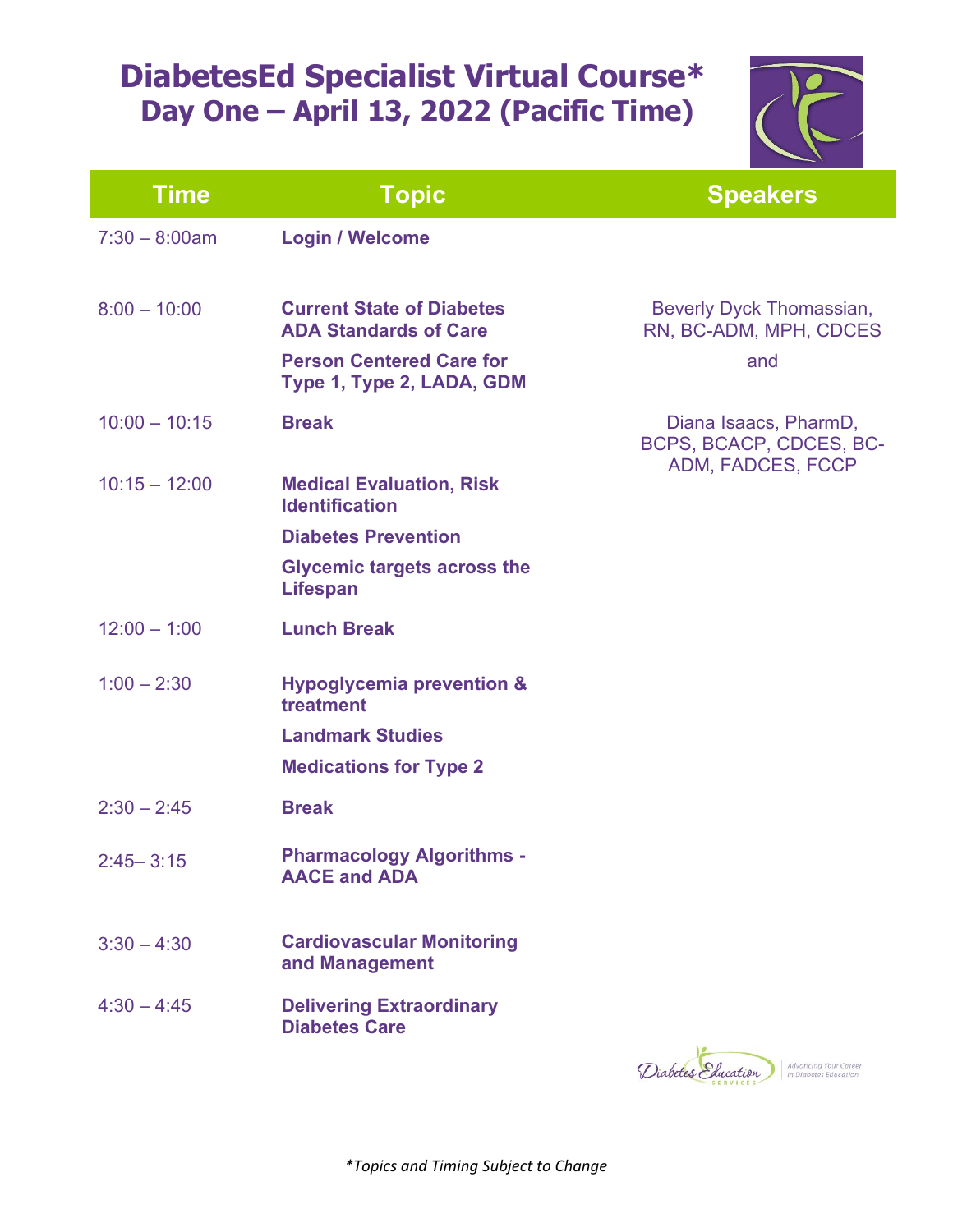## **DiabetesEd Specialist Virtual Course\* Day Two - April 14, 2022 (Pacific Time)**



| <b>Time</b>       | <b>Topic</b>                                                                            | <b>Speakers</b>                                                             |
|-------------------|-----------------------------------------------------------------------------------------|-----------------------------------------------------------------------------|
|                   |                                                                                         |                                                                             |
| $7:30am - 8:00am$ | <b>Login / Welcome</b>                                                                  |                                                                             |
| $8:00 - 9:30$     | <b>Insulin - the Ultimate</b><br><b>Hormone Replacement</b><br><b>Therapy</b>           | Diana Isaacs, PharmD, BCPS,<br>BCACP, CDCES, BC-ADM,<br><b>FADCES, FCCP</b> |
| $9:30 - 9:45$     | <b>Break</b>                                                                            |                                                                             |
| $9:45 - 10:45$    | <b>Insulin Pattern</b><br><b>Management and Dosing</b><br><b>Strategies</b>             | and<br>Beverly Dyck Thomassian, RN,<br><b>BC-ADM, MPH, CDCES</b>            |
| $10:45 - 12:00$   | <b>Diabetes Interview -</b><br><b>From Head to Toe</b>                                  |                                                                             |
|                   | <b>Microvascular Risk</b><br><b>Reduction</b>                                           |                                                                             |
| $12:00 - 1:00$    | <b>Lunch Break</b>                                                                      |                                                                             |
| $1:00 - 2:15$     | <b>Diabetes Technology-</b><br><b>Monitors, Pumps and</b><br><b>Data Interpretation</b> |                                                                             |
| $2:15 - 2:30$     | <b>Break</b>                                                                            |                                                                             |
| $2:30 - 3:15$     | <b>Diabetes Technology-</b><br><b>Monitors, Pumps and</b><br><b>Data Interpretation</b> |                                                                             |
| $3:15 - 4:30$     | <b>Integrating Mental</b><br><b>Health with Body Health.</b>                            |                                                                             |
|                   | <b>Assessment Tools and</b><br><b>Coping</b>                                            | Diabetes Education<br>Advancing Your Career<br>in Diabetes Education        |